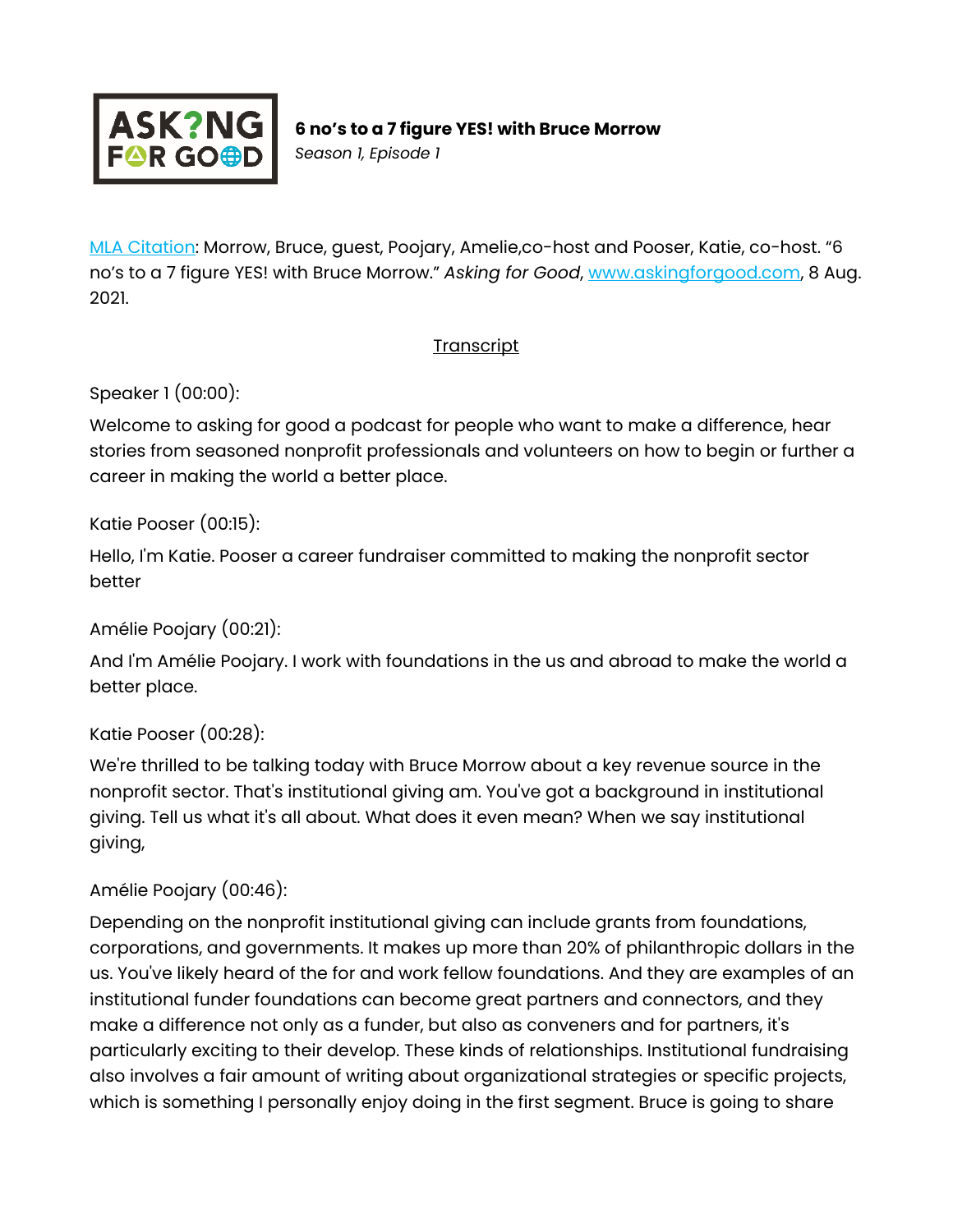how it got started a nonprofit sector and an example of a corporate gift. So as we just discussed institutional giving includes foundation, government, and corporate giving, but corporate funding is usually what people think about when they think of revenue for nonprofits. In fact, a corporate giving makes a less than 5% of all philanthropic giving. Some organizations rely heavily on corporate giving while others depend exclusively on government grants and individual giving. As you'll hear in the conversation with Bruce, these gifts can be transformed. They can make big impact. And I often multiyear partnerships,

### Katie Pooser (02:30):

Bruce Morrow brings over 25 years of fundraising and nonprofit experience. He's an accomplished writer with his works. Having appeared in the New York times. Welcome Bruce to asking for good, where we talk to real nonprofit Enders about their important work.

## Bruce Morrow (02:50):

Oh, hi. Thanks so much for having me here.

Katie Pooser (2:51): It's great to have you now, you and I work together at a global youth development organization, and I invited you to join us today because I remember you having great insight about the way institutional giving can be leveraged to do more than just fund programs. Instead, your work was all about strategic partnership and how the funder and the nonprofit can realize the change they both wanna see in the world. Another theme I saw in your work was the idea that a no from a funder was a no for just this project or this timeline. It didn't mean no forever. You had a professional tenacity about you. That was excellent for building long term relationships. Do you consider yourself someone who landed in philanthropy or did you thoughtfully poise yourself for a career in the nonprofit sector?

# Bruce Morrow (03:45):

Most and many of the things I've done in my life have been, you know, one thing leading to another. So I never thought I was going to be working in philanthropy or fundraising. I never really thought I was gonna be working for a nonprofit organization. After I received a MFA of creative writing from Columbia university. I had to make a decision about what to do with my life. And at that time I was working in a lab during research and I had just done all this stuff to get a MFA degree. So I wanted to do things that were closer to writing. And one of my professors said, why don't you just go into the literary arts, nonprofit world? And that'll get you closer to the thing you love to do, which is really how I ended up working at this organization called teachers and writers collaborative, as I was learning how to figure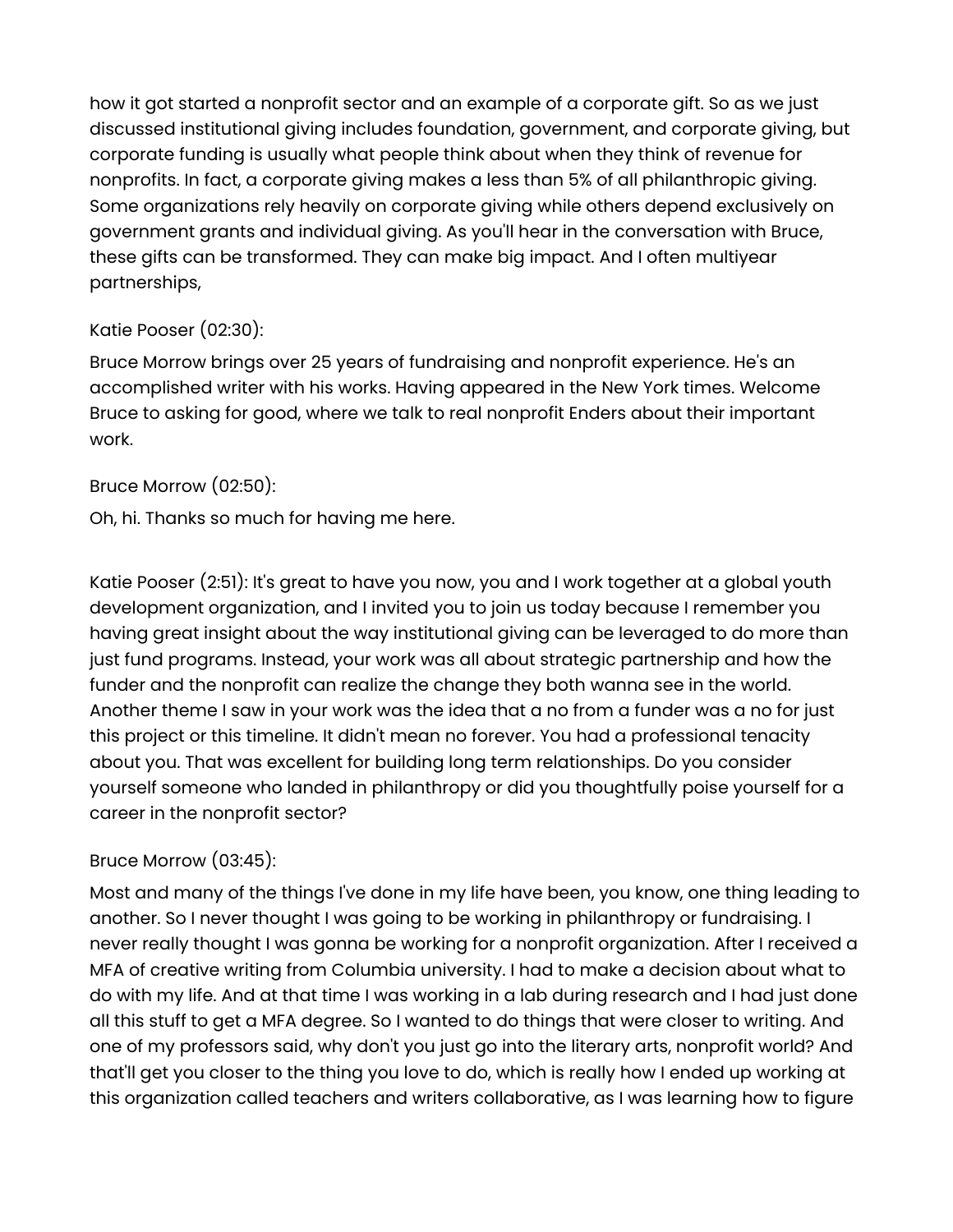out old of fundraising, foundations, grants Lois, which were letter of interest and things like that.

I also got to work with people like CK Williams and grace Paley the mine, Marcel, Marcel her co Sonya Sanchez, Robert Penske Tracy with Walter Mosley and like amazing people like Tony Morrison. So, wow. I did everything. So I did organized literary readings and I helped, you know, edit some things for the magazine. We also sometimes clean the bathrooms, you know, but I got to do some amazing, amazing things. So when this was, which was like the nineties a long, long time ago in another century I learned about the worldwide web and I was like, we need to do this and we need to make a website and we need to have computers and we need to have this. And so I got a grant from apple computers. They actually weren't giving us money, but they gave us a gazillion computers.

They gave us all this stuff to hook up to the internet, which most people didn't have at that time, all this stuff for email, which most people didn't have at this time. And I got to go to apple camp, which was this place in Marin county. And we just intensively learned about how to use the worldwide web. And then when I came back we created an e-commerce site where we could sell our books and magazines and we increased our our earned income, like by 500%. So we were selling more, sometimes we're even selling internationally. And and that was all from this, you know, project and grant from apple computers. It was kind of incredible.

#### Katie Pooser (06:28):

That sounds incredible. And the idea that you got to join into a corporate training as a nonprofit leader, I think is also a testament to what we see when we think about philanthropy being more than just a check or money.

#### Bruce Morrow (06:47):

Oh yeah. Oh, that's that's for sure. I mean, all donors, I think, you know, they have their own mission and their own guidelines and their own focus and really finding that alignment between the nonprofit and the donor is so key. And hopefully, you know, that relationship is about that, sharing that sharing of both your missions and making that alignment,

#### Katie Pooser [\(07:12\)](https://www.temi.com/editor/t/bFtn19aCJnpD6G16pzbVz7j01Zhfv3mNh2PzOVXsYmKnQx3OsM0tU9gdyR9BU9q-2PqYff-zF0cennZyEcGkTPn5M1A?loadFrom=DocumentDeeplink&ts=432.21):

This dovetails nicely into my next line of questioning. And that's really about direct fundraising asks. I'd love to hear about a memorable gift.

```
Bruce Morrow (07:22):
```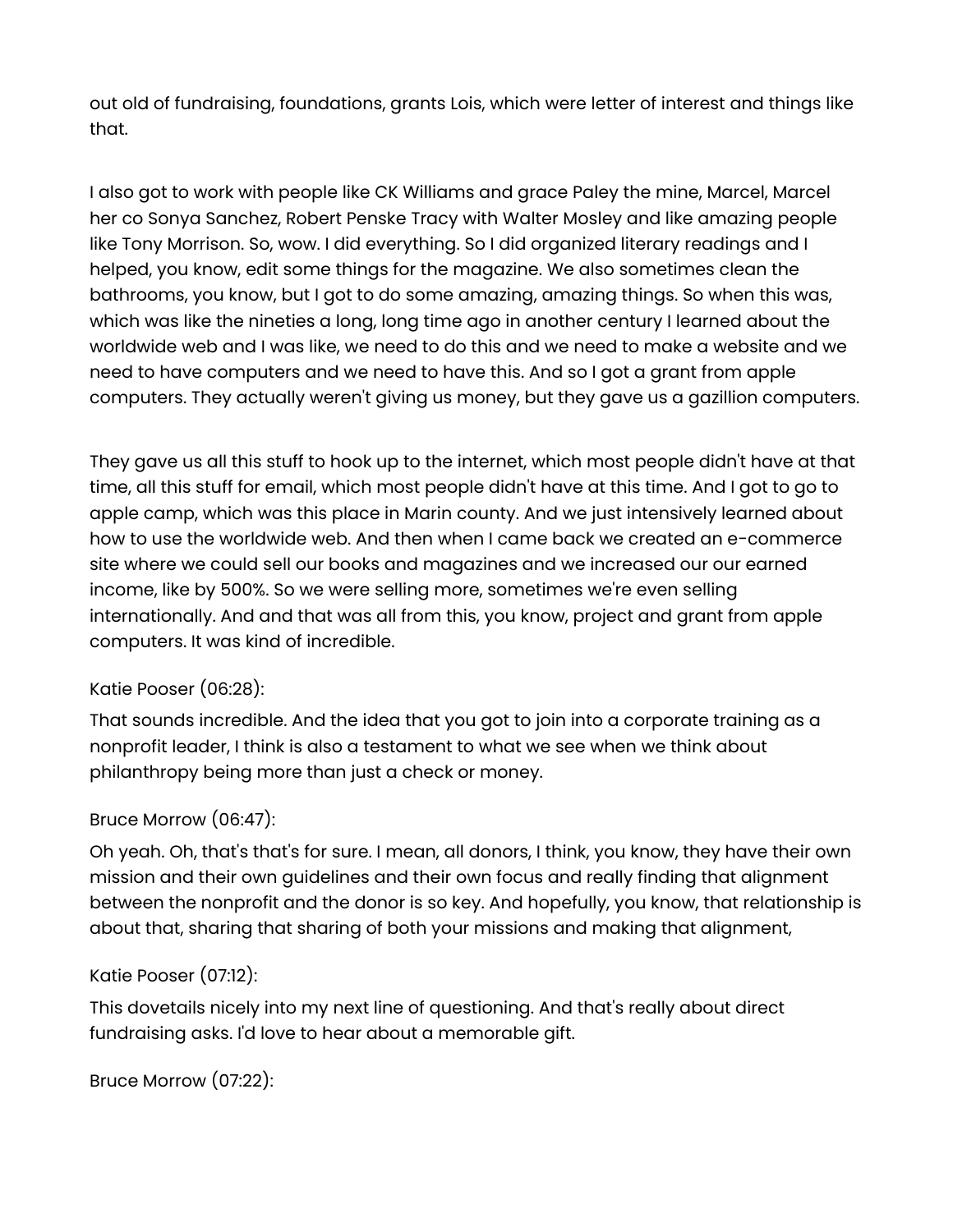I've done so many different kinds of grants. Anything from, you know, you know, small thousand dollars grants that come every year after year, and you're just sorting them along to, you know, seven and eight figure grants. And, and that, that really does take a whole group effort. So, you know, I recently worked on seven figure grants from a large pharmaceutical company foundation. And we had to, you know, pitch the idea, create the concept papers, send the LOI and do it over, over and over and over again because when, you know, we're talking seven figures, it does take a lot to create a seven figure project, a seven figure program that really, really demands that much money go to the effort. So when we did this grant recently, I did about seven different concepts. And I don't mean just me. I mean, the CEO, the chief development officer, the program, people, we all were putting our heads together and <laugh> six times they said no.

So it was like, okay, but they always left the door open for us to come back, which was so great, cuz they could see how the, with their feedback, the program was developing and we were aligning. So that really that alignment, which I was talking about earlier is what's really, really key. And so with that feedback, we did come up with something that looked like, you know, this is a 6 million project and it's a multi-year project and it's going to go and it's going to start here and have a timeline. There is a logic model with outcomes and there's all those different parts of a proposal that are very, very solid and logical all the way down to the evaluation and showing your success of your program. And when you get a grant like that, it's sort of, if the organization, you know, it's 10 million or, you know, 20 million, 6 million grant is like transformative for that organization, you might have to hire new people. You might have to look at your organizational chart in a different way and and figure out, is there a better way to do this work, especially if it's gonna help you expand nationally. So that transformative grant you know, everybody wants to get them and have them like, oh yes, I, you know, pulled in a eight figure grant. But it is a big task to take on.

### Bruce Morrow (09:55):

I like that you stayed the course, you said, they said no six different times, but on the seventh time they said, yes. And I wanna hear about what it was like as you were receiving feedback from the foundation and then working internally, were you activating different departments within a nonprofit organization? Were you in direct contact with different areas of work or departments at the corporate level?

### Bruce Morrow (10:24):

All of the above, I would say. So being over, you know, depending on the size of your organization, you know, anything over a million dollars definitely has to involve the CEO president executive director because it is going to really come into the bottom line of your budget. And so we work with getting feedback from the funder and then coming back to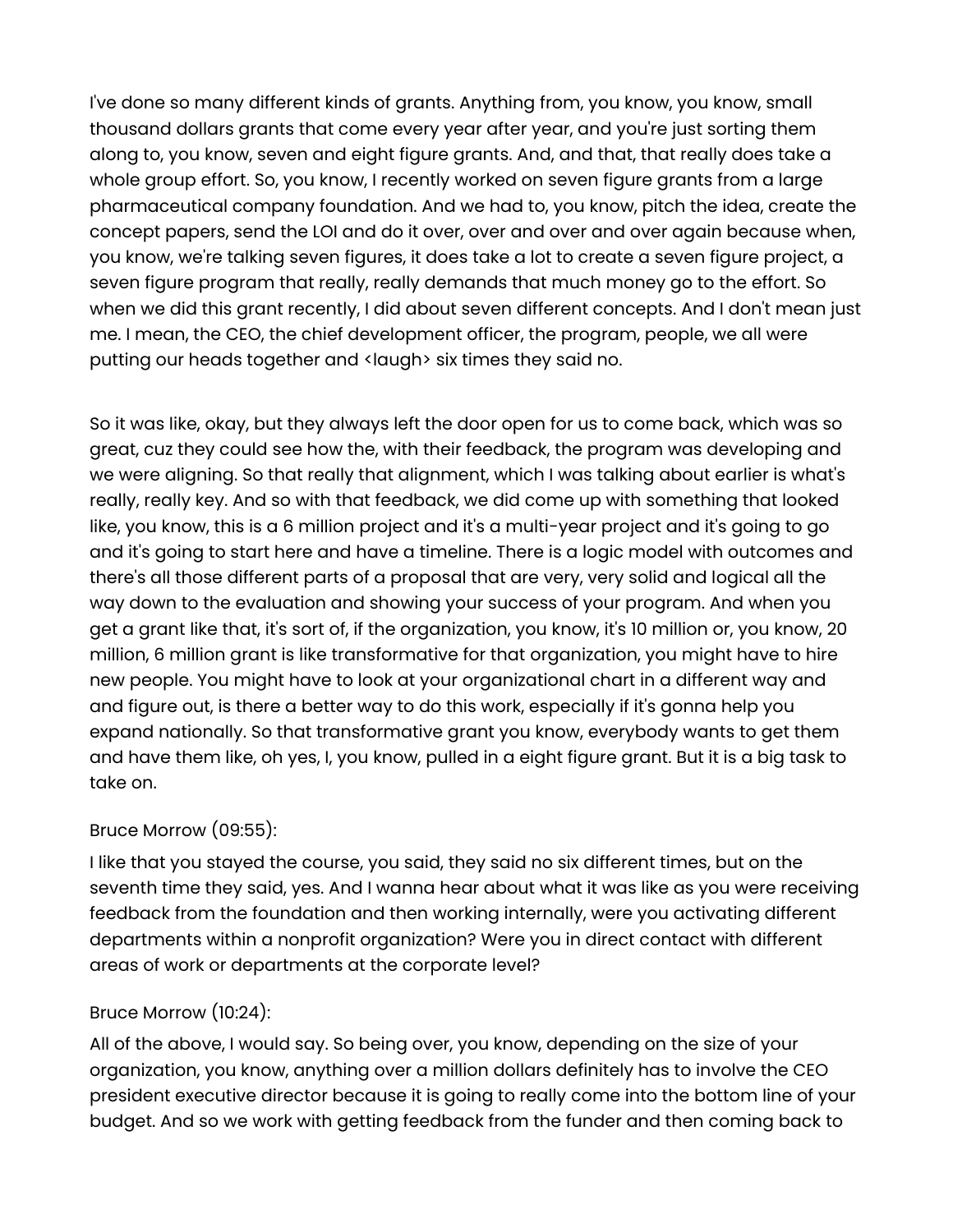the office and having a deep brief and figuring out what were they trying to say? What did they mean? And so funny, cuz you could be in that kind of meeting. And each person has a D current point of view. And my job as the fundraiser, the grant writer is to take all those different scenarios that each person had and to figure out what exactly is going to change this proposal and make it better. So th that, that is just, it's like a very open ended organic process, but then you get those concepts down. You don't wanna spend too much time like trying to write it, but getting it down into a concept or an outline that you can share with people and say, am I heading in the right direction, give feedback. And so, you know, that's what I will do, like almost on a weekly basis, you know, because this will take, you know potentially, you know, seven months, eight months a year to get this you know, seven figure grant,

# Katie Pooser (11:47):

One element of this grant that I don't know that we've covered yet, is that the final proposal included the stewardship of the funding for the previous years being included in the impact that this grant would ultimately have. And I think that's genius. And was it feedback from the corporation or was it your bright idea? Where did you get that idea to include the previous funding and what the company has already done as part of the story of this ask,

# Bruce Morrow (12:21):

When I'm looking for that alignment with the mission of the donor, the foundation, the pharmaceutical company, it really is more than just going to their website. Looking at the language they're using is really looking at what kind of system they're created and then how can we become enmeshed in that system. So if we, we already had a grant from them and it, and it always looks great. If you can build upon some past work that you've done and then say, this is gonna transform that work into this way, you've already funded this and it's been so successful. It would be great if we could take that to the next level and then take that to the next level,

# Katie Pooser (13:06):

Right. Those currently existing partnerships. How do you strengthen those instead of trying to go out and find new partners all the time?

### Bruce Morrow (13:15):

Oh yes. You know, to have a partnership you know, is much more than just one grant, much more than just one year grant, but that collaboration and that relationship is definitely something to build on. So stewardship is always so important planned into my proposal for this funder and was planned in that we were gonna already have, I think it was calls meetings every two weeks. Because you know, it's a very big grant. We wanna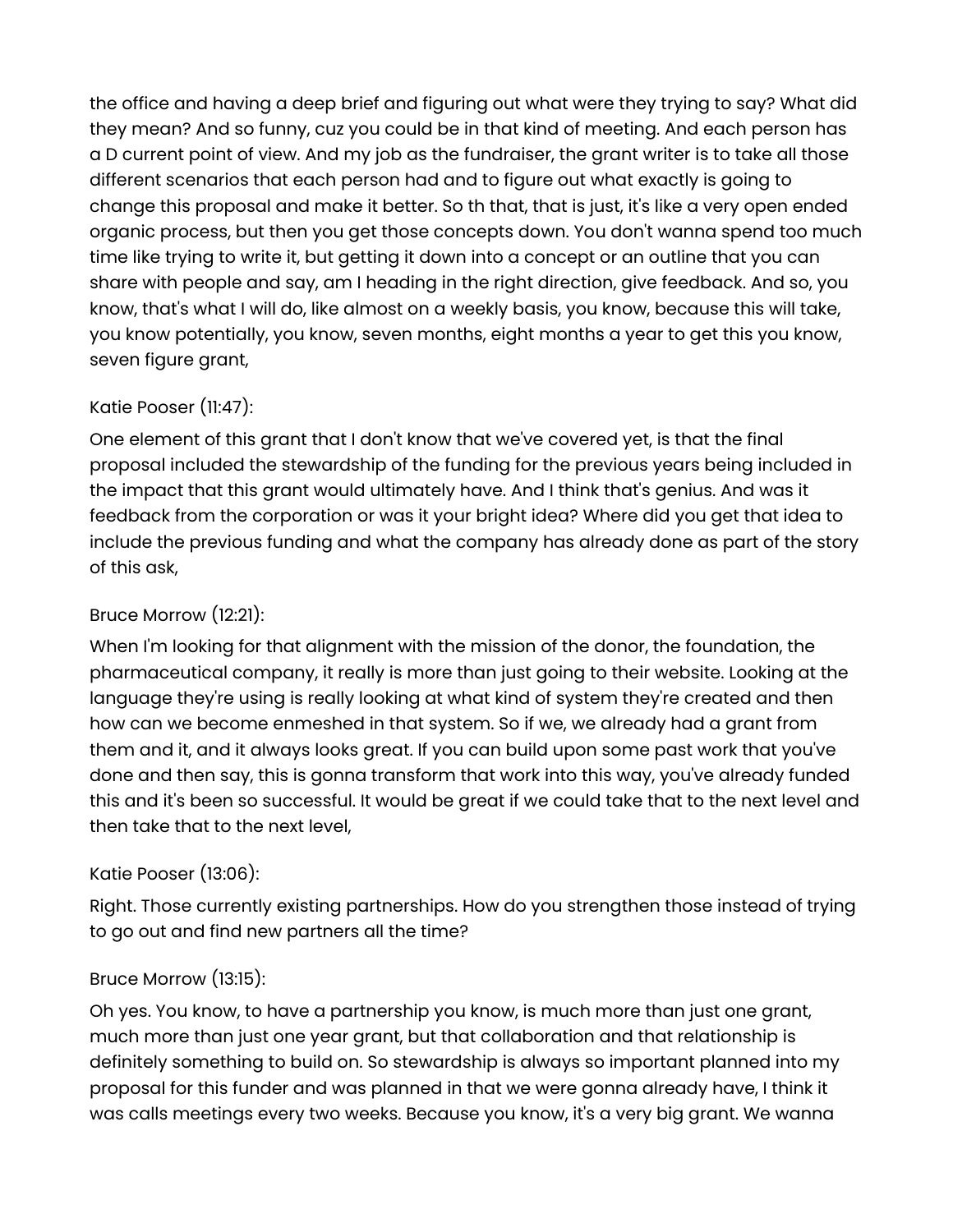make sure that we're you know, on target, they wanna make sure we are on target and there's all these other things that can come up. So then we become advisors to them and they become advisors to us as we're both growing and doing this project together,

### Katie Pooser (14:01):

I wanna dig into the moment of the ask. And you mentioned that it's a team effort, the CEO of your nonprofit organization was part of this. What role did that person play? They took the lead. You said, what does that look like when the CEO is the lead,

### Bruce Morrow (14:18):

The CEO, meaning the lead is that they're really their primary relationship is at the C-suite level. I would say they are having a conversation that might be about the field at hand. And then from there, they're slowly coming to some consensus about some idea concept. And it's really important that that CEO is also sending that information back down to everybody else in the organization, especially the person working on the grant or the proposal or the, the donation strategy and so that they can start incorporating all of what they're learning into a new concept or a new request, or the getting to the ask. There is time that you have to build into getting to the ask. It doesn't happen immediate right. You have to, you know, guide them to almost that point when the, the funder goes, oh, isn't this a great idea?

And you're like, oh, that's exactly what we had in mind. <Laugh> and that becomes the ask that's right. But if you're having the CEO who is a good CEO, they will definitely delegate and making sure that all the people who have the certain kinds of strengths bring those strengths to that ask. Right. So if I'm the concept per person that writes and creates the, the, what would you say sort of like the foundation of the project or the scaffolding, the project in a certain way, that's really part of what I'm doing. And I know what happened before, and I know where we wanna go and all that stuff. And the there's the, the program lead, you know, who is the expert, the subject matter expert who is very, very important because then they know all of the intricacies of that, that subject that you might be trying address that. So everybody's sort of working together, whether it's a call or in a meeting putting together that presentation you know, making sure that you cover the, the 50,000 feet view of everything down to the some of the details. And then just getting to that appointment where that point, where you can find the alignment,

### Katie Pooser (16:35):

The alignment with the nonprofit and the corporate funder.

Bruce Morrow (16:39):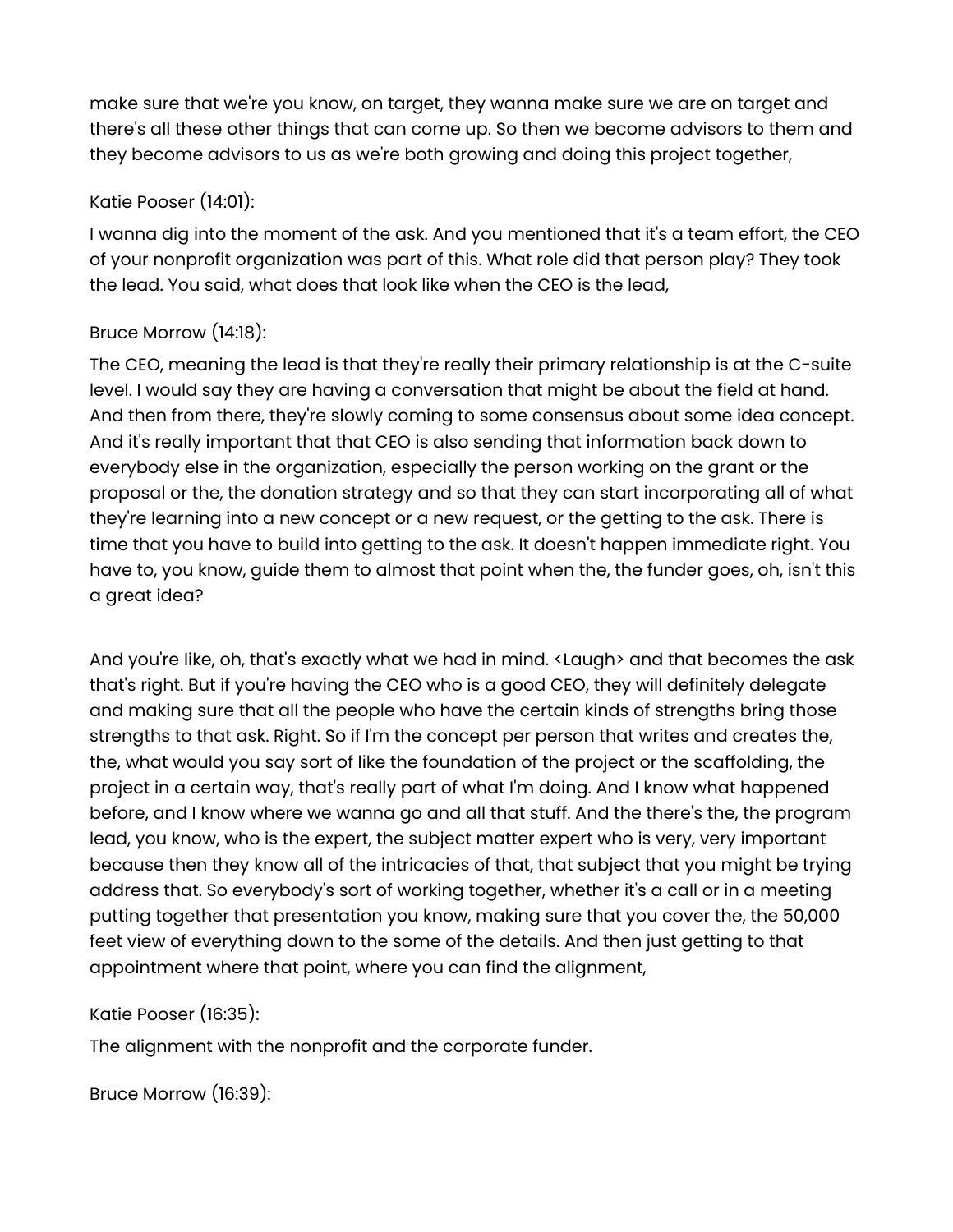Yes, exactly. That's really, that's the place where you want to go. And and of course it's oftentimes in some way on a foundation's website that could, you know, sometimes that's off behind, you know, it's, it, it always needs to be updated. So it might be a little behind, but you're really looking at how they actually conceptualize their giving and their interest and their guidelines.

## Katie Pooser (17:06):

That's a great point that the website may not be up to date, or you may not be reading the website as the foundation sees it. Well, one point that you brought up about the fundraiser, being the person, building the scaffolding to create the ask makes me think that you probably spend a little bit of time coaching the other members of the nonprofit team, whether it be the CEO or the subject matter expert. Can you speak a little to what it looks like when you have to coach or dare I say, manage up

## Bruce Morrow (17:46):

<Laugh> oh, oh yes. There's managing up. That is a very interesting thing to be aware of probably in almost any position when you're starting out, you know, as you're, you're the entry level person, the, the most difficult thing to really realize what you're doing and how to do it and make sure you're doing it well, it is to manage up so that you can manage expectations about, you know, what's going to happen. So you can get ahead of, of, of everything and say, oh, we need to prepare for this. If we're going to do a specific grant, we always have preliminary meetings where we discuss the, we have pre-meetings directly before the call. We have pre-meetings before we put that together, the presentation. And so that I'm always guiding, scheduling all of that into the whole development of the grant proposal.

And then after any meeting, you always have having a debrief and, and getting everybody's take on. What's been said, because lots of people see things differently and you can go, oh, this person got this, this person got that. And then putting that together, and I would send notes afterwards saying, this is what I got from this meeting and everybody's input on, on this and where do we need to go? That really, really is important. So that managing up is a lot about managing expectations and scheduling in enough time with the CEO or the manager above you to make sure that everything, all the, all the points are being, being met to get to that deadline for the, for the proposal being submitted for the ask that's being made.

### Katie Pooser (19:38):

Great, great, one last question in this area that we're speaking about, this was a corporate foundation ask that you're speaking about, and it's so interesting, and I really appreciate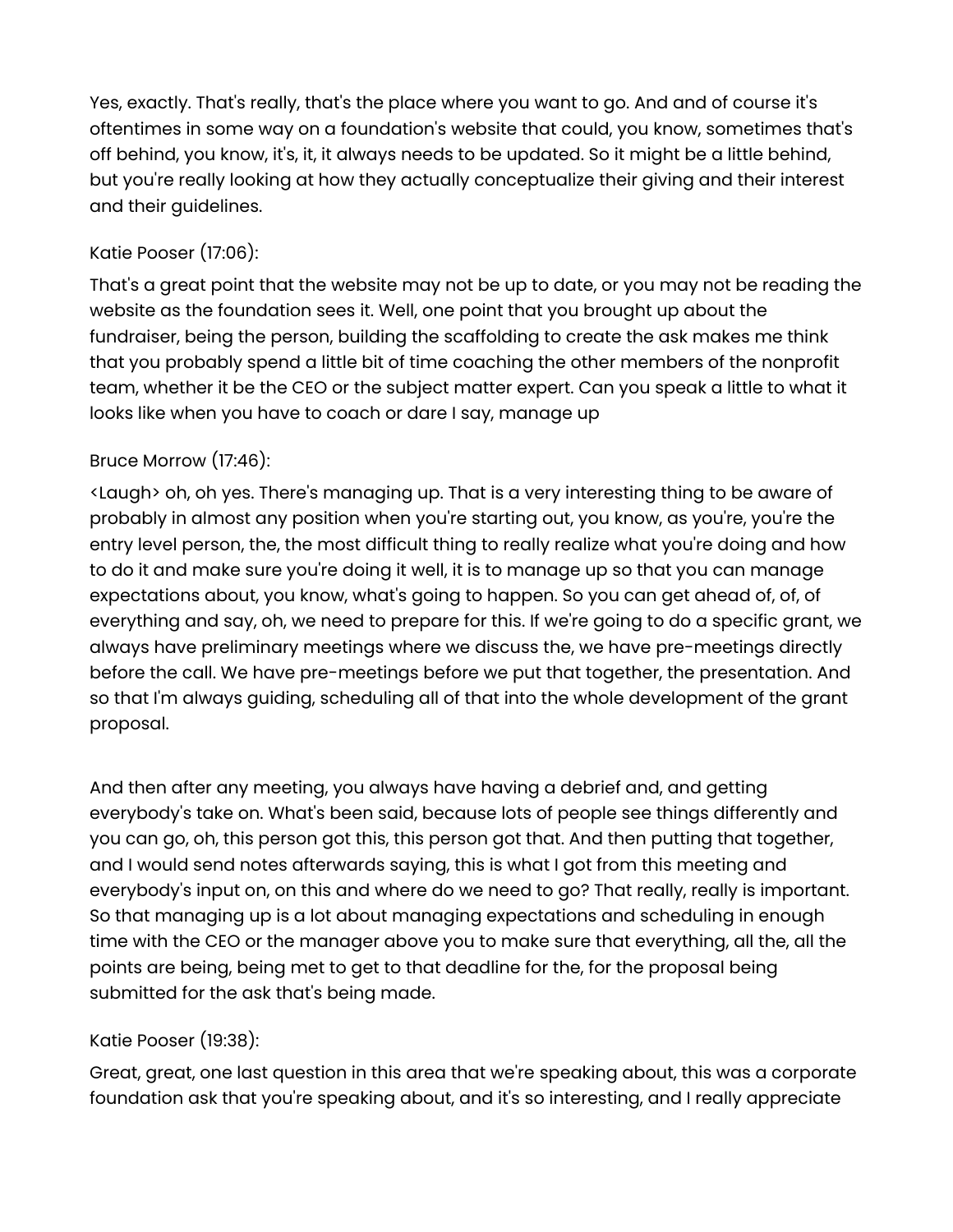the transformative nature of the final gift. I'd like to go into the difference between independent or family foundations and corporate foundations and what your experience is in working with those types of organizations. And is there any difference, or is there a stark contrast?

# Bruce Morrow (20:22):

The funny part is it's all of the above <laugh> <laugh> I wish I had one clear answer for everything, but I don't, it is really all of the above. So you have a private foundation and, you know, this is a, a private institution foundation that has its own management structure, its own guidelines and things, and that becomes so very, very clear. And then on the other end of the spectrum, you have that individual, whether they're doing it out of their home or whether they have a family office or whether they have a family foundation which could be similar to the family office that sort of helps the them and supports them as they're doing their giving. So the point is, is at, at the point when the people on the board become less family and becomes more from the field that you become more of an institutional private foundation, I think that's the, the inflection point is, is that, that family office, family foundation oftentimes it's the makeup of the board. If there's outside specialists that are become part of the board, then it's becoming more institutionalized and becoming more of a, of a, of a private foundation.

# Katie Pooser (21:46):

That's an excellent observation about the inflection point. We've heard from Bruce about the beginning of his career in the nonprofit sector, all the way to a recent seven figure successful fundraising ask. Now let's take a minute to go over some of the big takeaways that we're hearing from the interview so far.

# Amélie Poojary (22:05):

I loved Bruce just description of the group effort. It takes to get to the, ask the importance of communicating with the donor, but also internally about where there is alignment and how these efforts take time and persistence. We'll speak more about stewardship in over areas of fundraising going forward as well.

# Katie Pooser (22:27):

You regularly coordinate several internal departments for fundraising asks. Bruce mentioned the importance of aligning the mission of the funder and the mission of the nonprofit. What does that look like in the work that you do?

# Amélie Poojary (22:42):

Yes, that's a great point. We spend a lot of time making sure development staff understand and are able to articulate the work we do. And in parallel, it's extremely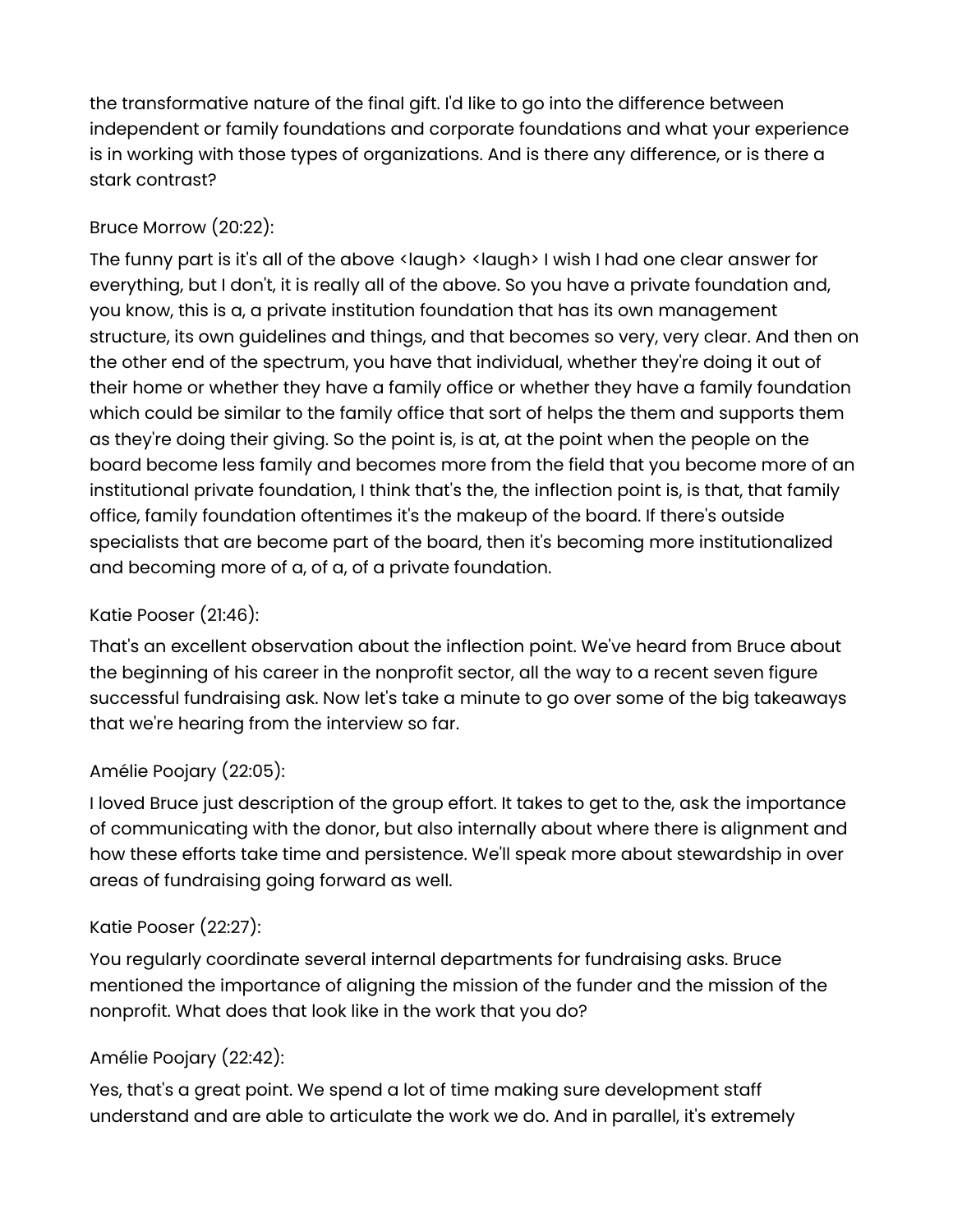important to ensure program staff understand the donor's priorities and how we can best partner together. We won't change our mission to fit in exactly with donors wishes, but these conversations with funders can be both very informative for the work we do and give us an opportunity to present our work in a way that is appealing to specific donors. Now, Katie, what resonated with you in this first segment

## Katie Pooser (23:25):

For me, I was reminded that there are some real advantages to starting your career at a small or nonprofit, the opportunities to grow yourself professionally and to learn from real experts abound. When the staff is smaller, you get to take on more responsibility faster. The key though is to be thoughtful about what the organization needs and offer to fill the gaps.

## Amélie Poojary (23:51):

Yes, and even in larger nonprofits taking initiative will help you advance your career in this second and final segment, Bruce will share advice for those of you looking to break into this sector, aside from giving a advice, he will be answering questions from real job seekers.

### Katie Pooser (24:12):

Bruce, I'd like to ask you two questions from real job seekers, those who have never had any nonprofit experience, but are looking for their first job in this sector. The first question is because I have no nonprofit experience. How can I choose references?

### Bruce Morrow (24:32):

I think that if you're just graduating from college or you have little experience in the professional world, I think it's important to find how can you take the skills that you do learned and translate them to what you'll be doing on the job? So looking at that job description and really seeing, oh, I've done this and this and this in this school, and I've taken this class. So I would translate into this and that professor <laugh> that taught that class is the one should ask for a reference your major advisor at your college of university your supervisor you know, if you had an internship would definitely be one of the things you would want to do. I went to for undergraduate, I went to Rochester Institute of technology and a big part was you you sent a semester working at a for-profit in your field and you get all this experience and that is definitely the person that you want to be one of your references. And then if you have, I, I think if you have some kind of volunteer experience that you've done in some way, and they could be a reference. And so I also highly recommend you volunteer. It's really very important. You're going into a nonprofit business and you should understand what it's like to be a volunteer or to have volunteers to work with.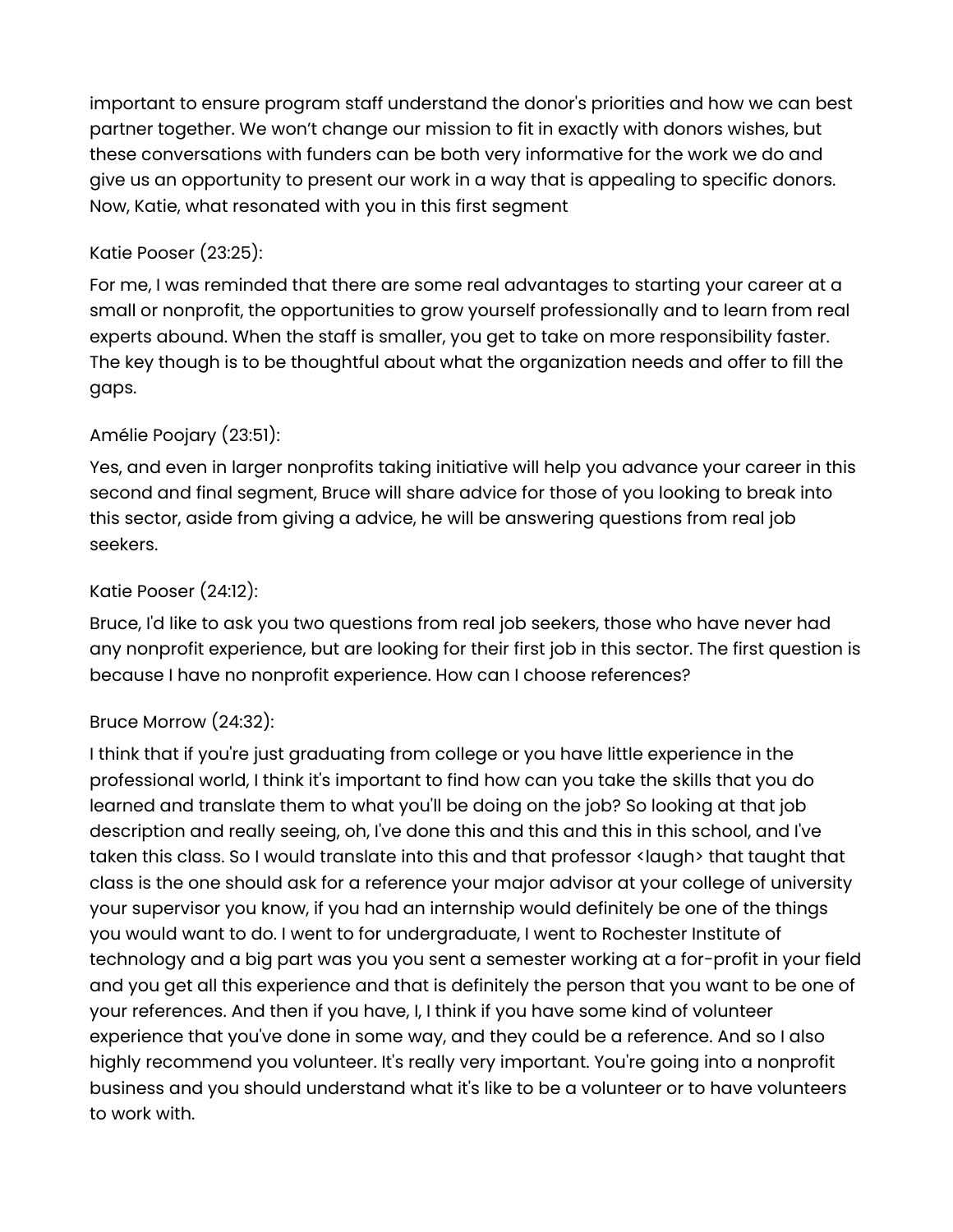#### Katie Pooser (26:02):

That's great. I also think about when references come into play in the hiring process, in my experience, the references aren't seen or called until they're considering you for the position or the offers already extended. Is that what you've experienced too?

#### Bruce Morrow (26:24):

Oh, yes. Yeah, getting to the references is one of the last things you do. And by the time you got in there, you're pretty, you know, if you've gone through one interview, two interviews, three interviews, sometimes there nowadays it's five or six interviews. If you get to the six interview, <laugh>, you should have your references ready and available. And a lot of times I don't think I've ever put references actually on my resume. I might put them in the cover letter if they requested them. So if you've gone through one interview, two interviews, three, sometimes five or six nowadays, especially when you're gonna be working remote people, don't meet you face to face. It sometimes takes a lot more of interviewing interactions with you to get your responses. They will then ask for your references because references is that extra step. That then means that you're gonna call this person. And at that point, you wanna tell them, yes, I am very interested in hiring this candidate. They've, you know, used you as a reference. You don't want to overuse that reference and you have to schedule it. And so for that person, it's also a lot of work to organize schedule and figure out, you know, how to do this reference part. So they're not gonna do that until they're pretty much assured that they're interested as you as being a person that will be working

### Katie Pooser (27:46):

With them. Thank you. Here's another question from a recent graduate, what's the most important problem in the world to solve?

#### Bruce Morrow (27:56):

I'm usually trying to be very strength based and thinking about the positives, but I'm also thinking, you know, what has a very large to impact? I think humans, <laugh> humans in general, how can humans not impact the world? Right? So like how can humans not create pollution that causes climate change? How can humans not, you know, create inequality? So there's some people that have, and some people do not that's and how, you know, humans be learn to just be kind to each other, no matter what, no matter what they look like, that's pretty much the biggest problem in the world that needs to be solved. Hopefully there's some philosophy behind it that I don't know.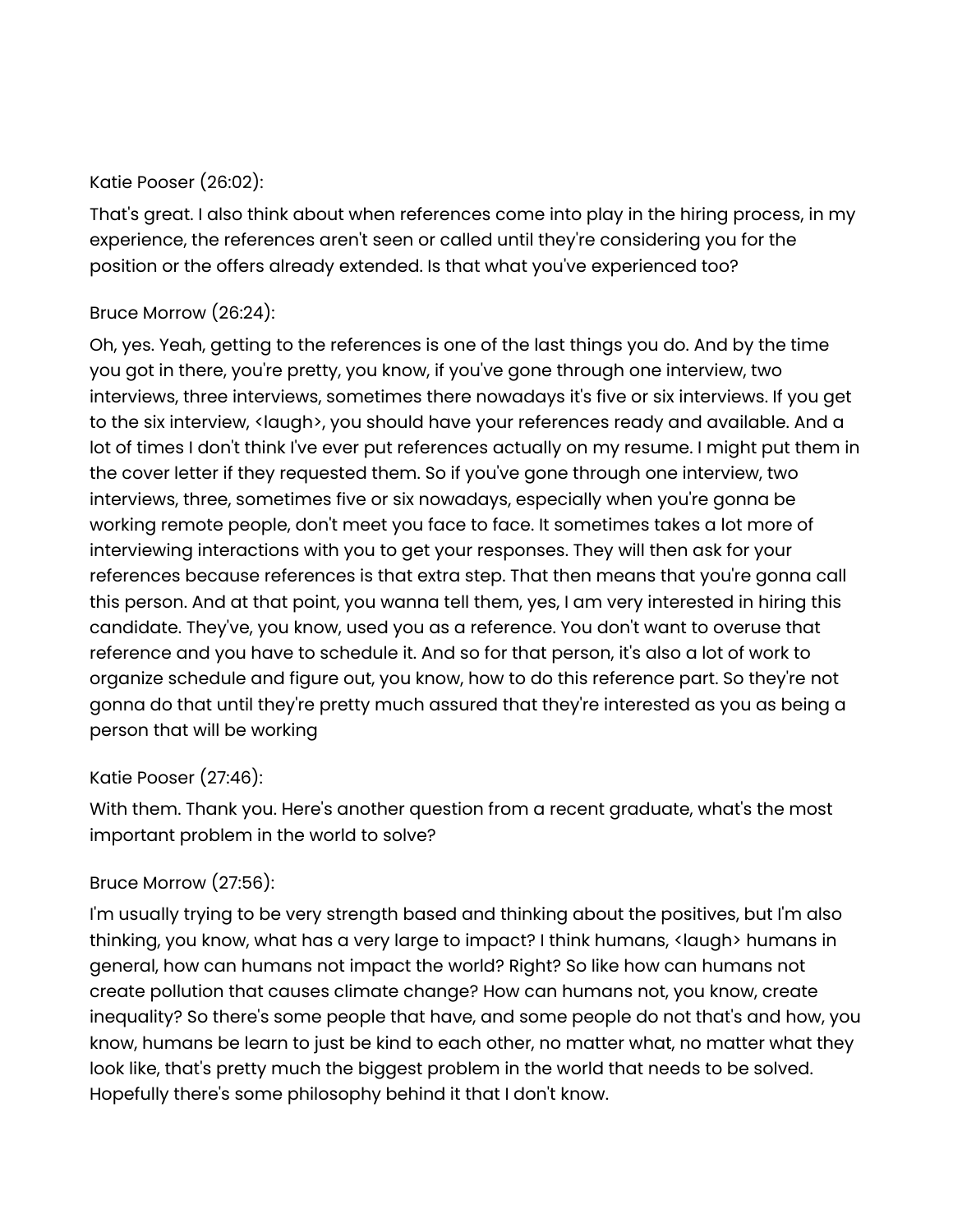## Katie Pooser (28:38):

<Laugh> thank you. That was a, a succinct answer for a difficult question. <Laugh> okay. You I'll keep up with the hard questions and move on to the idea of humans and how do you see diversity, equity and inclusion as part of your daily work at the organization you're with currently, or as part of your volunteer work,

### Bruce Morrow (29:03):

There's diversity, equity and inclusion. It's like the big phrase for today. There's so many different corporations and foundations now that are showing their commitment to it, doing a huge hundred million dollar investments in diversity racial equality and social justice. But I would just say it's nothing new. And I mean like diversity, isn't new equity and inclusion, isn't new, and I'm really, really happy that people are talking about it. I'm really happy and pleased that large corporations are making public commitments to DEI and are now actually putting that money to work and using it. I think that's the difference from what's really happened in the past is like, you'd be like, oh, this thing has happened. And now we made this big commitment. They say something that happens, but you haven't seen it. And think now I'm already seeing changes in culture, corporate culture, corporate giving foundation giving based on the things that have happened in 2020, whether it's the pandemic or the racial injustice marches against joint Floyd and all the other crazy social political things that happened during 2020.

Katie Pooser (30:30):

It has been a while here. <Laugh>,

### Bruce Morrow (30:32):

<Laugh>, it's been incredible. So, I mean, it, it's all kind of part of the Zig and the zag of what happens, right? So sometimes things jump forward and of things are back, but, you know, the diversity thing has gone back. So I, you know, I remember multiculturalism as being like a really big, big, big, you know, thing that all corporations were funding or women in the workplace and making sure that women got maternity leave was a big thing. You know, the civil rights act was a big thing, brown versus bordered women getting the right to vote, you know, and now we're at this point in time where we're looking we've got marriage equality. And so there's marriage equality, whether LGBTQ or not, because we're all humans, right. And now there's the equality act, which is that you have equal rights, no matter know where you are, no matter what state you are that covers you as a human and as an American citizen for where you live, where you work, how you practice your religion and how you receive your healthcare. And it's just a really, really important. And right now, you know, that's something that needs to be passed. And I think that even corporations of foundations are showing a lot of commitment to that and advocacy and policy changes.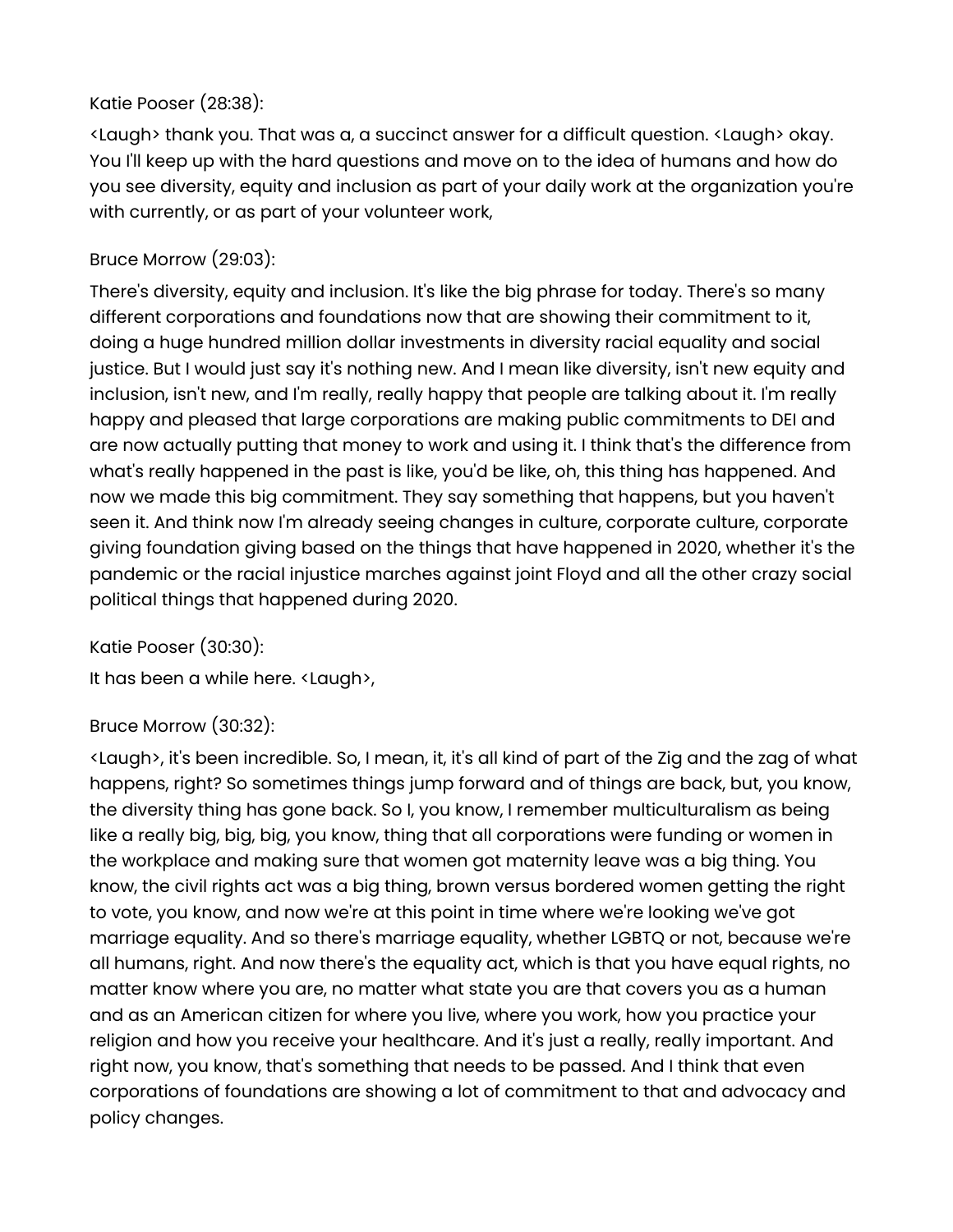#### Katie Pooser (31:52):

Excellent. Well, let's wrap up with some freestyle advice. The premise of our come together has everything to do with helping those who want to be a part of the nonprofit sector, understand the sector better and jump into it in an informed way. As we want to welcome more people into the nonprofit sector, which advice would you give to someone starting their career as a fresh out of undergraduate or graduate work, or someone who is transitioning from the private sector into the nonprofit sector,

### Bruce Morrow (32:33):

You spend a huge part of your life going through transition. So a lot of it is planning for that transition then, you know, going through it and then understanding what it takes to get past that transition. And so if you're, you know, changing from a for-profit to a nonprofit, it is probably more than likely you're doing it. It because you are finding or have found something that you're passionate about. That's just so important if you're graduating from college and you know, going at your job, you know, and, you know, I, I remember having a, a choice between working for a large petrochemical conglomerate corporation or coming to New York city to study the RNA of mice and liver disease. And I chose the RNA mice and liver disease versus the oil company that ended up, you know, polluting most of the golf coast or something.

So finding something that you're really, really passionate about is so important. So I was so passionate about stem. That was, you know, that was a no-brainer for me to go to do the research on liver disease. And then the other thing I would say is find mentors, find a mentor, find the mentors that would support at you. And sometimes you might not even know they're your mentors, or sometimes you actively consciously selected them as being your mentor. Sometimes they might not know it, or you might not know it, but really find those people that you can look up to. You can see how they've led their life what they've done. And, and, and <affirmative>, and be accepting of that. I think that's really the most important thing. So when I was starting in about fundraising at teachers and writers collaborative in New York city the person that was leaving that position mentored me, and he did it for that three months, but, you know, really for that next year, I was always calling emailing when I was at teachers and writers.

The executive director was a very huge mentor of mine, and we did so many things besides, you know, getting grants from apple computers. You know, I remember once having drinks on the top of, of the New York times building and just being like, wow, this is kind of amazing. Or, you know, the first time I met, you know, a big very well known philanthropist from Rockefeller family, he's like, wow, that's just like an amazing moment. But those people mentored me. One of my big mentors was John morning. He is, I think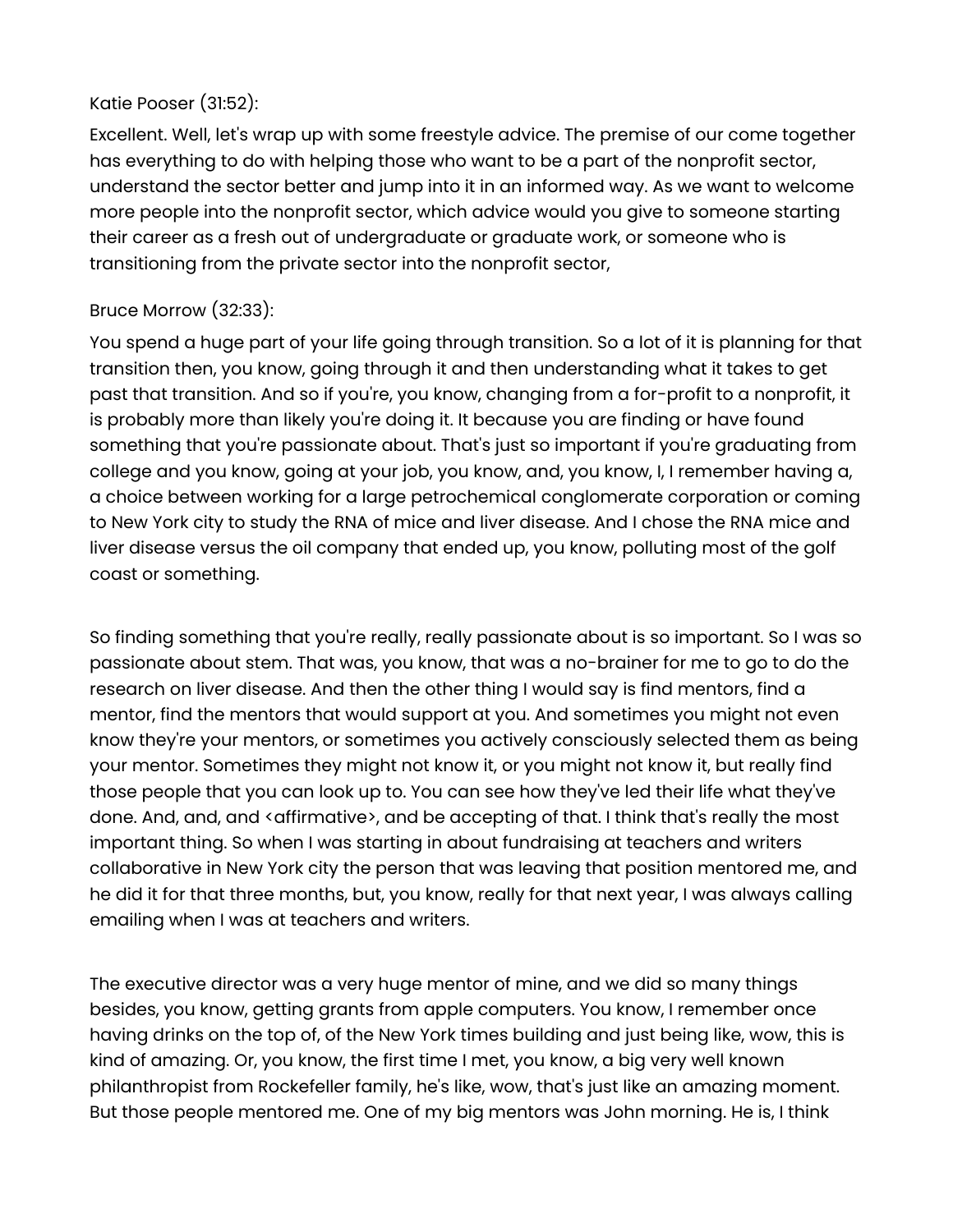from Cleveland he is African and American. He has been, or was on the board of big foundation, which is how I first met him. But he was also on the board of Brooklyn, CATA music and all these different things. And I just, you know, loved seeing him learning from him, having any opportunity. I can hang out to him if I'm gonna change a job, I usually call him or talk to him. I might not even tell him what I'm doing, but it's just like this moment of a connection with somebody that I can, you know get feedback from when necessary, you know, what your parents do for you or should be doing.

# Katie Pooser (35:57):

That's great. That's great. I think that finding a mentor can help you articulate your passion too. You know, we all wanna do good by the world, but sometimes we need a little guidance to understand what we can do. That is good. Yeah.

Bruce Morrow [\(36:16\)](https://www.temi.com/editor/t/bFtn19aCJnpD6G16pzbVz7j01Zhfv3mNh2PzOVXsYmKnQx3OsM0tU9gdyR9BU9q-2PqYff-zF0cennZyEcGkTPn5M1A?loadFrom=DocumentDeeplink&ts=2176.96):

So yes,

## Katie Pooser (36:17):

Indeed. Well, Bruce, I appreciate your time and sharing so many wise thoughts about your experience. We are grateful that you're our first guest on asking for good and thank you for being here.

### Bruce Morrow (36:33):

Oh, thank you so much. I really enjoyed the experience. I love the, the work and the idea of this podcast, and I think it will be helpful for everyone and it, I really appreciate it.

### Katie Pooser (36:46):

Welcome back Amélie. Before we do our final wrap up, let's go over this last segment in which Bruce shared advice to new job seekers and those that are transitioning into the sector, what did to find true in your experience?

### Amélie Poojary (37:01):

I agree. mentorship is so important in this field. Bruce mentioned how it helped him at the beginning of his career, but also as he moved up, it is not easy work and work conditions can also be tough. So having experienced professionals guide you along the way is essential. I think also career path can be so diverse from the type of fundraising you do to the kind of roles you have and the size of organizations you work for. So getting over perspectives can help you identify what might work best for you.

Katie Pooser (37:39):